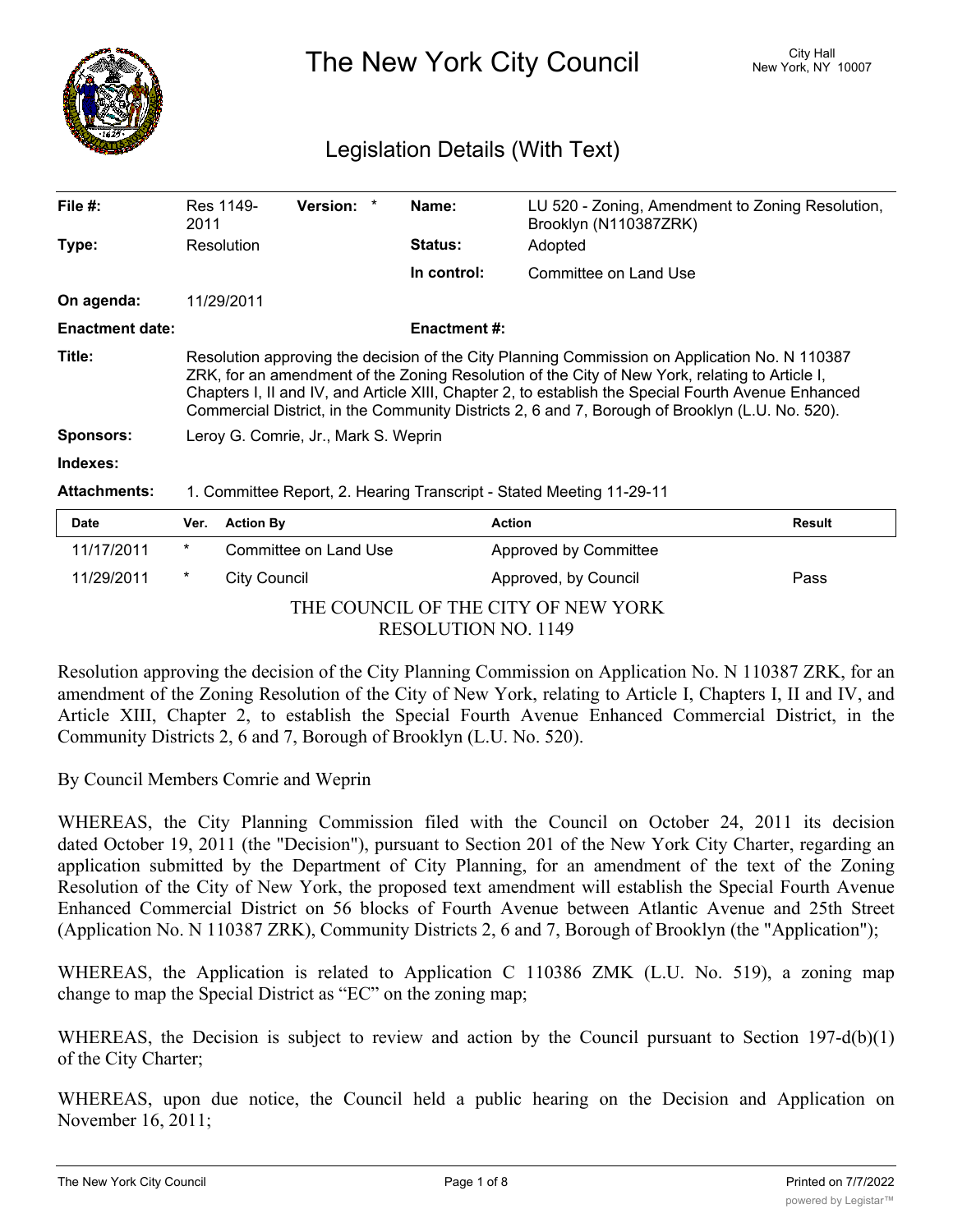WHEREAS, the Council has considered the land use implications and other policy issues relating to the Decision and Application; and

WHEREAS, the Council has considered the relevant environmental issues and the Negative Declaration, issued on June 20, 2011 (CEQR No. 11DCP147K);

RESOLVED:

The Council finds that the action described herein will have no significant impact on the environment.

Pursuant to Sections 197-d and 200 of the City Charter and on the basis of the Decision and Application, and based on the environmental determination and consideration described in this report, N 110387 ZRK, incorporated by reference herein, the Council approves the Decision.

The Zoning Resolution of the City of New York, effective as of December 15, 1961, and as subsequently amended, is further amended as follows:

Matter in underline is new, to be added; Matter in strikeout is old, to be deleted; Matter within  $\#$  # is defined in Section 12-10; \* \* \* indicate where unchanged text appears in the Zoning Resolution

#### **Article I: General Provisions**

**Chapter 1 Title, Establishment of Controls and Interpretation of Regulations**

**11-12 Establishment of Districts**

**11-122 Districts established**

\* \* \*

\* \* \*

\* \* \*

#### **Special Purpose Districts**

Establishment of the Special 125th Street District

\* \* \*

#### Establishment of the Special Fourth Avenue Enhanced Commercial District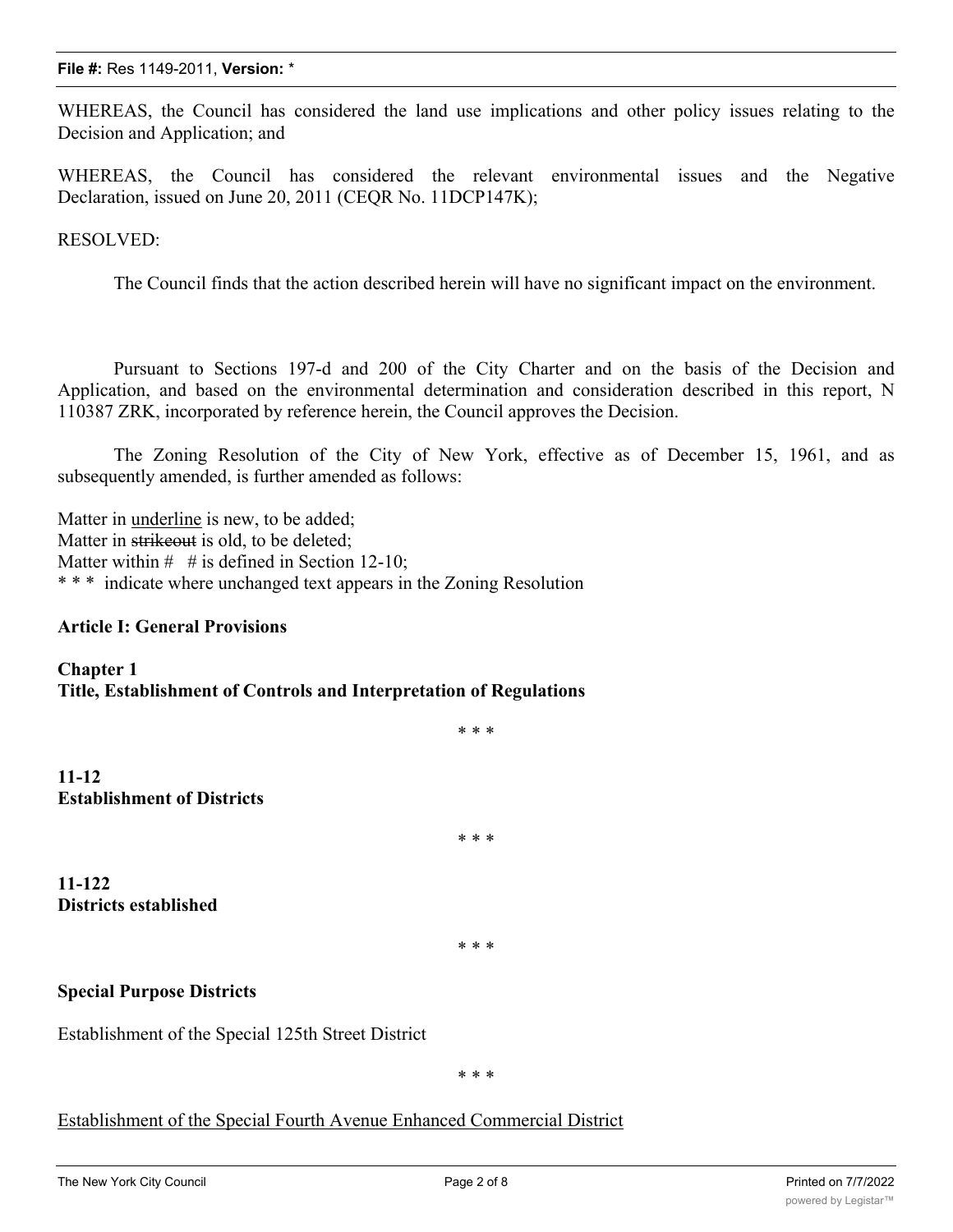In order to carry out the special purposes of this Resolution as set forth in Article XIII, Chapter 2, the #Special Fourth Avenue Enhanced Commercial District# is hereby established.

\* \* \*

\* \* \*

\* \* \*

### **Chapter 2 - Construction of Language and Definitions**

**12-10 Definitions**

Special 125th Street District

\* \* \*

Special Fourth Avenue Enhanced Commercial District

The "Special Fourth Avenue Enhanced Commercial District" is a Special Purpose District designated by the letters "EC" in which special regulations set forth in Article XIII, Chapter 2 apply.

\* \* \*

**Chapter 4 - Sidewalk Café Regulations**

\* \* \*

### **14-44 Special Zoning Districts Where Certain Sidewalk Cafes are Permitted**

#Enclosed# or #unenclosed sidewalk cafes# shall be permitted, as indicated, in the following special zoning districts, where allowed by the underlying zoning. #Small sidewalk cafes#, however, may be located on #streets# or portions of #streets# within special zoning districts pursuant to the provisions of Section 14-43 (Locations Where Only Small Sidewalk Cafes Are Permitted).

\* \* \*

| Brooklyn                                          | #Enclosed Sidewalk<br>Cafe# | #Unenclosed Sidewalk<br>Cafe# |
|---------------------------------------------------|-----------------------------|-------------------------------|
| <b>Fourth Avenue Enhanced Commercial District</b> | No                          | Yes                           |
| Bay Ridge District                                | Yes                         | Yes                           |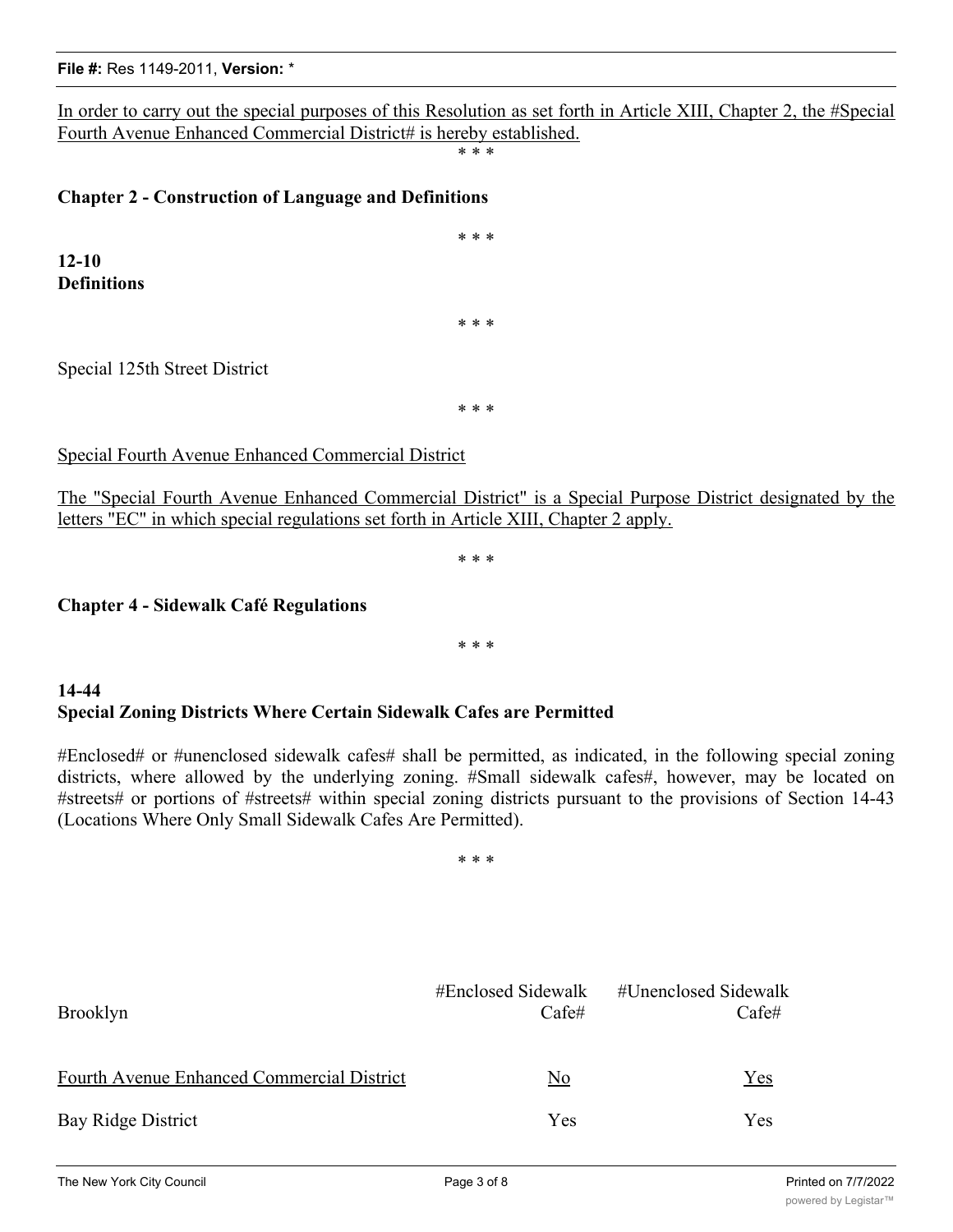| File #: Res 1149-2011, Version: *                           |                |     |  |  |  |  |
|-------------------------------------------------------------|----------------|-----|--|--|--|--|
| <b>Coney Island District</b>                                | N <sub>o</sub> | Yes |  |  |  |  |
| Coney Island Mixed Use District                             | Yes            | Yes |  |  |  |  |
| Downtown Brooklyn District                                  | Yes            | Yes |  |  |  |  |
| Mixed Use District-8<br>(Greenpoint-Williamsburg)           | Yes            | Yes |  |  |  |  |
| Ocean Parkway District*                                     | Yes            | Yes |  |  |  |  |
| Sheepshead Bay District                                     | No             | Yes |  |  |  |  |
| $\ast$<br>#Sidewalk cafes# are not allowed on Ocean Parkway |                |     |  |  |  |  |

\* \* \*

### **Article XIII: Special Purpose Districts**

**\* \* \***

## **Chapter 2 Special Fourth Avenue Enhanced Commercial District**

## **\*ALL TEXT IN ARTICLE XIII, CHAPTER 2 IS NEW\***

## **132-00 GENERAL PURPOSES**

The #Special Fourth Avenue Enhanced Commercial District#, in the Borough of Brooklyn, established in this Resolution is designed to promote and protect public health, safety and general welfare. These general goals include, among others, the following specific purposes:

- (a) to enhance the character of the area by ensuring that ground floor space within buildings is occupied by establishments that promote a lively and engaging pedestrian experience along Fourth Avenue;
- (b) to limit the number of curb cuts along Fourth Avenue in order to minimize conflicts between vehicles and pedestrians; and
- (c) to promote the most desirable use of land in the area and thus preserve, protect and enhance the value of land and buildings and thereby protect City tax revenues.

**132-01 Definitions** Ground floor level

For the purposes of this Chapter, "ground floor level" shall mean a #building's# lowest #story# located within 30 feet of the Fourth Avenue #street wall# of the #building#.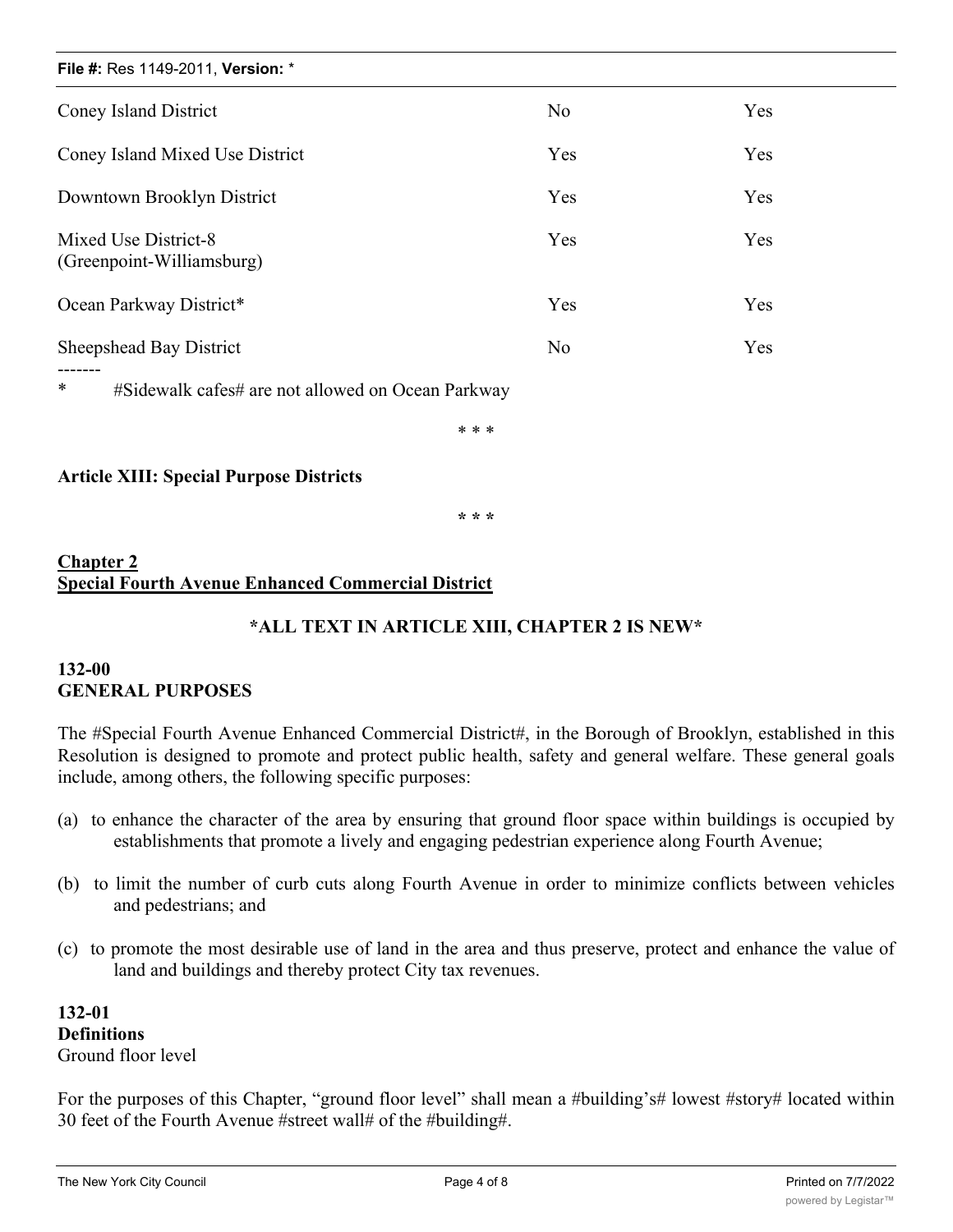## **132-10 GENERAL PROVISIONS**

The provisions of this Chapter shall apply to all #buildings# with Fourth Avenue #street# frontage.

The regulations of all other Chapters of this Resolution are applicable, except as superseded, supplemented or modified by the provisions of this Chapter. In the event of a conflict between the provisions of this Chapter and other regulations of this Resolution, the provisions of this Chapter shall control.

### **132-20 SPECIAL USE REGULATIONS**

The special #use# regulations of this Section shall apply to the Fourth Avenue #street walls# of #developments# and to #buildings enlarged# on the #ground floor level#, where such #ground floor level# fronts upon Fourth Avenue.

For #buildings# fronting along multiple #streets#, the required percentage of #ground floor level street wall# allocated to certain #uses#, as set forth in this Section, shall apply only to the portion of the #building's ground floor level# fronting upon Fourth Avenue.

The following shall be exempt from the #use# provisions of this Section:

- (a) #buildings# located in #Commercial Districts# on a #zoning lot# with a width of less than 20 feet, as measured along the Fourth Avenue #street line#, provided such #zoning lot# existed on (date of adoption); and
- (b) any #community facility building# used exclusively for either a #school#, as listed in Use Group 3, or a house of worship, as listed in Use Group 4.

## **132-21 Special Ground Floor Level Use Requirements in Commercial Districts**

In #Commercial Districts#, the following #use# provisions shall apply to the #ground floor level# of a #building#. In addition to these provisions, permitted #uses# shall comply with the provisions of Sections 132- 30 (SPECIAL TRANSPARENCY REGULATIONS), and 132-40 (SPECIAL PARKING REGULATIONS).

(a) Mandatory #commercial uses# for a portion of the #ground floor level#

Mandatory #commercial use# regulations shall apply to an area of a #building's ground floor level# defined by an aggregate width equal to at least 50 percent of a #building's# Fourth Avenue #street wall# and a depth equal to at least 30 feet, as measured from the Fourth Avenue #street wall#. Such an area on the #ground floor level# shall be occupied by #commercial uses# listed in Use Groups 5, 6A, 6C excluding banks and loan offices, 7B, 8A, 8B, or 9A.

(b) Remaining portion of #ground floor level#

The remaining portion of the #ground floor level# shall be occupied by any non-#residential use# permitted by the underlying district regulations, except that:

 $(1)$  are sidential circulation core shall be permitted vertical circulation core shall be permitted in such an associated in such as  $\alpha$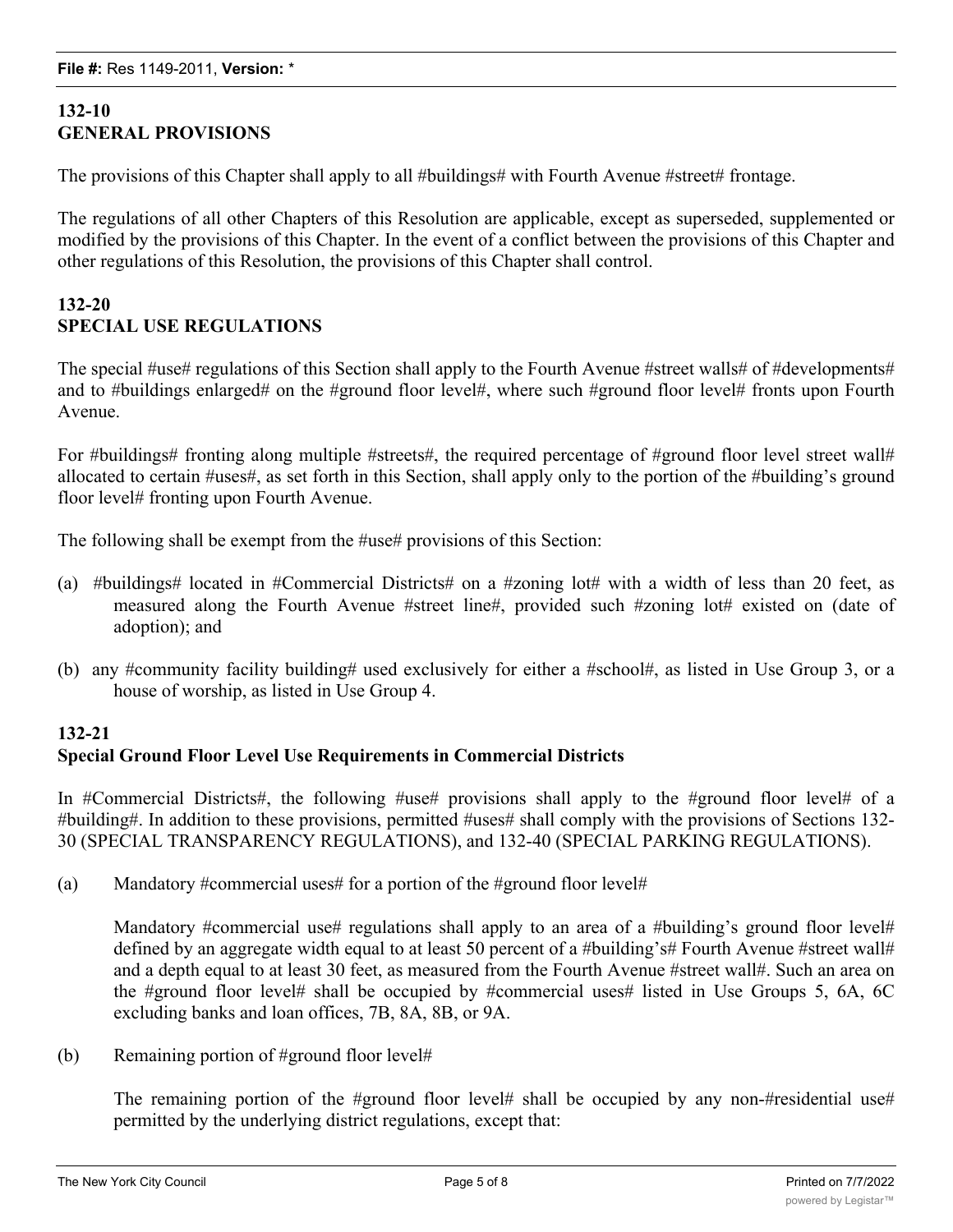- (1) #residential# lobbies, and an associated vertical circulation core shall be permitted in such remaining area, provided that the #street wall# width of such lobbies shall not exceed 25 feet, as measured along the Fourth Avenue #street line#. In addition, the 30 foot depth requirement for #commercial uses# pursuant to paragraph (a) of this Section may be encroached upon where necessary to accommodate a vertical circulation core associated with such #residential# lobby; and
- (2) off-street parking spaces and entrances to such spaces shall comply with the provisions of Section 132-40 (SPECIAL PARKING REGULATIONS).
- (c) Location of #ground floor level#

The finished floor of the #ground floor level# shall be located not higher than two feet above nor lower than two feet below the as-built level of the adjacent Fourth Avenue public sidewalk.

## **132-22 Special Ground Floor Level Use Requirements in Residence Districts**

In #Residence Districts#, all #uses# permitted by the underlying district regulations are permitted on the #ground floor level#, provided such #uses# comply with the provisions of Sections 132-30 (SPECIAL TRANSPARENCY REGULATIONS), where applicable, and 132-40 (SPECIAL PARKING REGULATIONS).

## **132-30 SPECIAL TRANSPARENCY REGULATIONS**

The special transparency regulations of this Section shall apply to the Fourth Avenue #street walls# of #developments# and to portions of #buildings enlarged# on the #ground floor level#, where such #ground floor level# fronts upon Fourth Avenue. For #buildings# fronting along multiple #streets#, the required percentage of #ground floor level street wall# allocated to transparent materials, as set forth in this Section, shall apply only to the portion of the #building's ground floor level# fronting upon Fourth Avenue.

The following shall be exempt from the transparency provisions of this Section:

- (a) #buildings# located in #Residence Districts# where the #ground floor level# of such #buildings# contains #dwelling units# or #rooming units#; and
- (b) #buildings# located in #Commercial Districts# on a #zoning lot# with a width of less than 20 feet, as measured along the Fourth Avenue #street line#, provided such #zoning lot# existed on (date of adoption); and
- (c) any #community facility building# used exclusively for either a #school# or a house of worship.

### **132-31**

# **Special Ground Floor Level Transparency Requirements**

The #ground floor level street wall# shall be glazed with transparent materials which may include #show windows#, transom windows or glazed portions of doors, provided such transparent materials have a minimum width of two feet. Such transparency shall occupy at least 50 percent of the surface area of each such #ground floor level street wall# between a height of two feet, and 12 feet, or the height of the ground floor ceiling,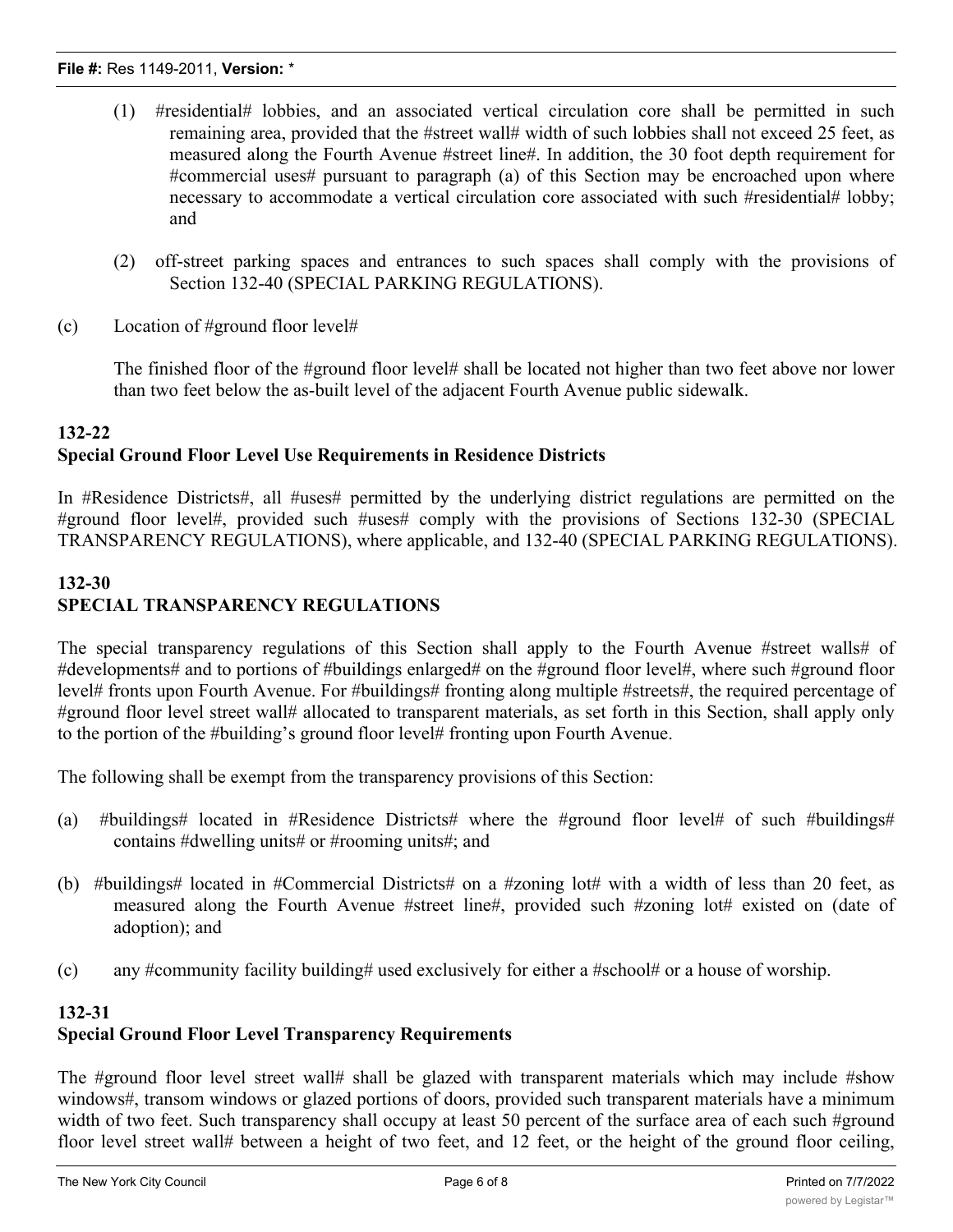whichever is higher as measured from the adjoining sidewalk. The lowest point of any transparency that is provided to satisfy the requirements of this Section shall not be higher than two feet, six inches above the level of the adjoining sidewalk, with the exception of transom windows, or portions of windows separated by mullions or other structural dividers. In addition, the maximum width of a portion of the #ground floor level street wall# without transparency shall not exceed ten feet.

However, where an entrance to an off-street parking facility is permitted on Fourth Avenue in accordance with the provisions of Section 132-42 (Special Curb Cut Requirements), the transparency requirements of this Section shall not apply to the portion of the #ground floor level street wall# occupied by such entrance.

### **132-40 SPECIAL PARKING REGULATIONS**

The provisions of this Section shall apply to all #buildings# with Fourth Avenue #street# frontage.

#### **132-41**

### **Special Location of Parking Spaces Requirements**

All off-street parking spaces shall be located within a #completely enclosed building#.

Enclosed, off-street parking spaces shall be permitted on the ground floor of a #building# only where they are located beyond 30 feet of such #building's# Fourth Avenue #street wall#. Entrances to such spaces along Fourth Avenue shall be permitted only where a curb cut is allowed in accordance with the provisions of Section 132-42 (Special Curb Cut Requirements).

### **132-42 Special Curb Cut Requirements**

For #zoning lots# with frontage along Fourth Avenue and another #street#, curb cuts accessing off-street parking spaces shall not be permitted along Fourth Avenue.

Curb cuts accessing off-street parking spaces shall be permitted on Fourth Avenue only where such curb cut is located on a #zoning lot# that:

- (a) is an #interior lot# fronting along Fourth Avenue;
- (b) existed on (date of adoption);
- (c) has a width of at least 60 feet, as measured along the Fourth Avenue #street line#; and
- (d) has a #lot area# of at least 5,700 square feet.

Adopted.

Office of the City Clerk, } The City of New York, } ss.:

I hereby certify that the foregoing is a true copy of a Resolution passed by The Council of The